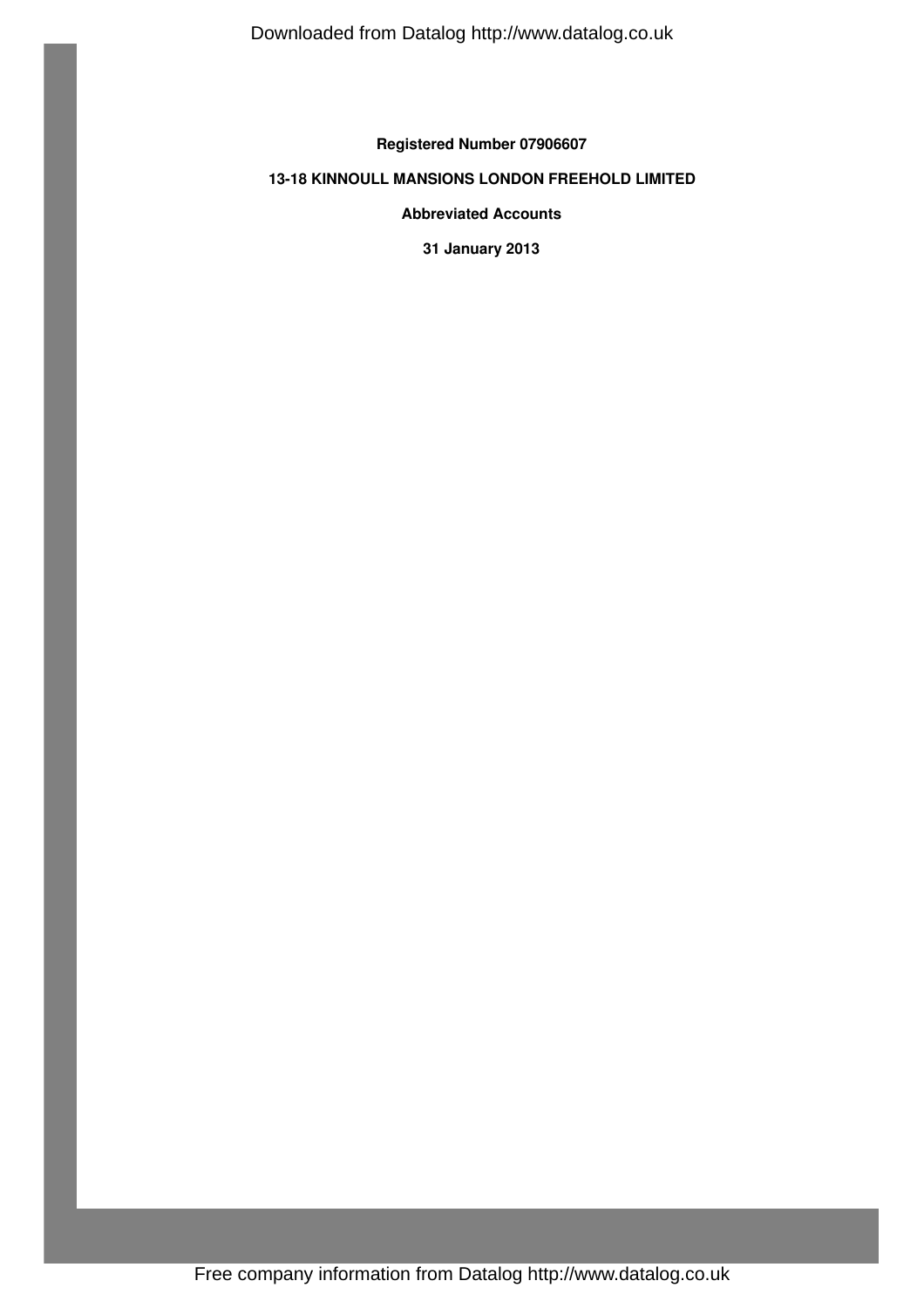### **13-18 KINNOULL MANSIONS LONDON FREEHOLD LIMITED Registered Number 07906607**

### **Abbreviated Balance Sheet as at 31 January 2013**

|                                                         | <b>Notes</b> | 2013      |
|---------------------------------------------------------|--------------|-----------|
|                                                         |              | £         |
| <b>Fixed assets</b>                                     |              |           |
| Tangible assets                                         | 2            | 124,000   |
|                                                         |              | 124,000   |
| <b>Current assets</b>                                   |              |           |
| Debtors                                                 |              | 6         |
|                                                         |              | 6         |
| Creditors: amounts falling due within one year          |              | (240)     |
| Net current assets (liabilities)                        |              | (234)     |
| Total assets less current liabilities                   |              | 123,766   |
| Creditors: amounts falling due after more than one year |              | (53, 954) |
| Total net assets (liabilities)                          |              | 69,812    |
| <b>Capital and reserves</b>                             |              |           |
| Called up share capital                                 |              | 6         |
| Share premium account                                   |              | 76,946    |
| Profit and loss account                                 |              | (7, 140)  |
| <b>Shareholders' funds</b>                              |              | 69,812    |

- For the year ending 31 January 2013 the company was entitled to exemption under section 477 of the Companies Act 2006 relating to small companies.
- The members have not required the company to obtain an audit in accordance with section 476 of the Companies Act 2006.
- The directors acknowledge their responsibilities for complying with the requirements of the Act with respect to accounting records and the preparation of accounts.
- These accounts have been prepared in accordance with the provisions applicable to companies subject to the small companies regime.

Approved by the Board on 8 October 2013

And signed on their behalf by: **P Gore, Director**